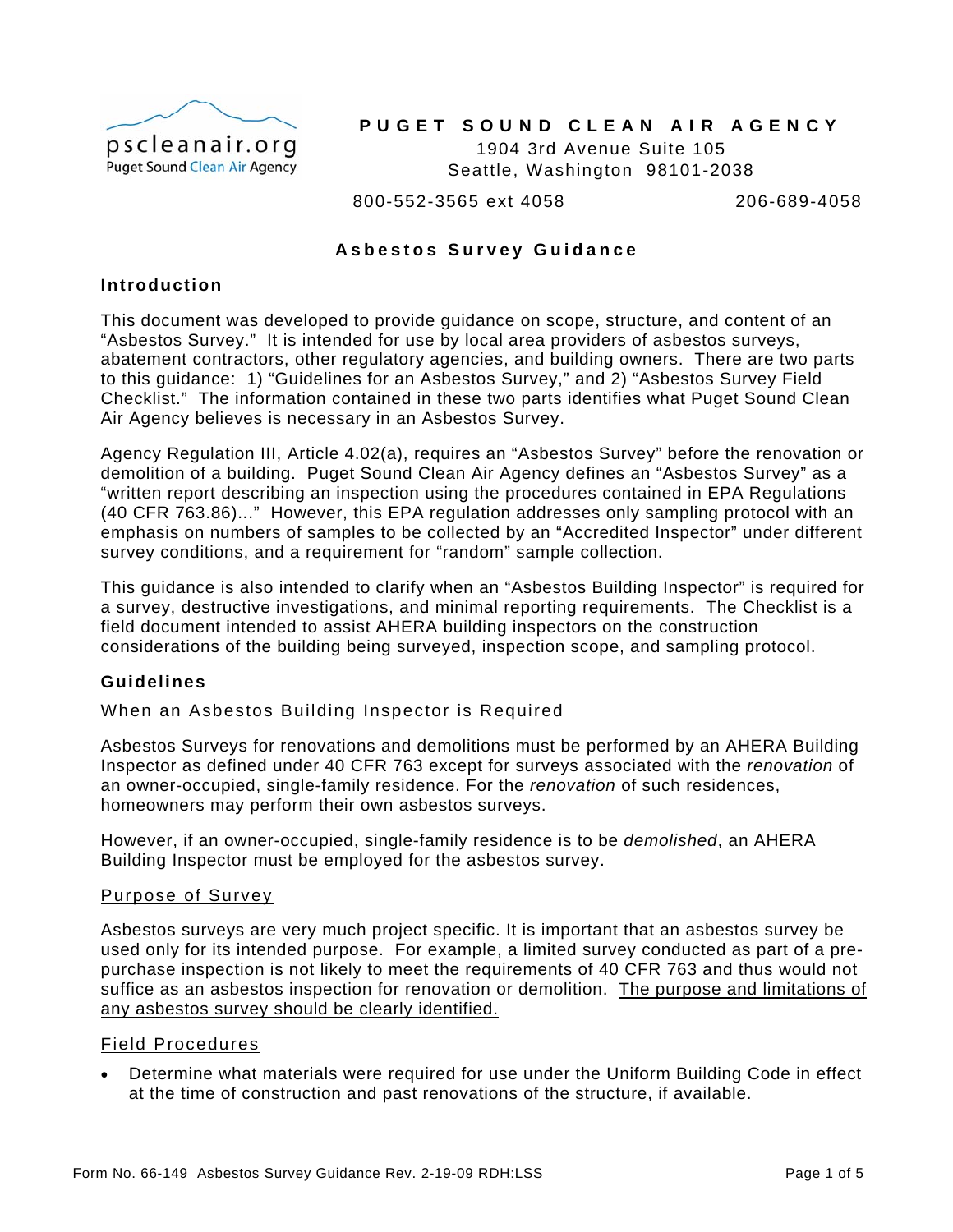## Field Procedures continued

- Review existing data including design drawings, as-built drawings, project specifications, and any existing survey and/or laboratory information, if available.
- Use equipment that will allow visual examination of all accessible spaces.
- Confirm with the owner or owner's representative the exact area under investigation, exact nature of demolition/renovation and identify all materials that will be disturbed or accessed.
- Determine whether the building will be totally or partially renovated and/or demolished.
- Determine and investigate each building's structural, mechanical, and roofing systems that are to be disturbed.
- Perform a comprehensive investigation of areas to identify suspect materials to be sampled and/or assumed to contain asbestos.
- Create a sampling plan based on suspect materials present and requirements of 40 CFR 763.86.
- Collect bulk samples of all suspect materials that will be disturbed and not assumed to be asbestos and submit them to a certified laboratory for analysis. (A "Sample Asbestos-Containing Material List" is included as a last page to the Guideline. Note that this is not a comprehensive list of all potential Asbestos Containing Materials.)
- Document where asbestos materials exist and record their exact location, condition and quantity. "Condition" shall include a physical assessment to determine whether or not each asbestos material is "friable" as defined in this Agency's Regulation III, Section 4.01.
- Also document all sampled materials found to be negative for asbestos, including original location, condition, and quantity.

## Destructive Investigation

Many asbestos containing materials are located in concealed areas such as wall cavities, below ground level, and other hidden spaces. The Agency expects destructive investigation, as necessary, to gain access to these hidden spaces and to inspect them for suspect materials. The following guidelines constitute reasonable criteria for locating concealed materials:

- Identify the different building systems which may involve concealed asbestos materials such as the heating/cooling system, domestic water lines, roof drainage lines, miscellaneous piping lines, underlying roofing, etc.
- Open hidden areas and inspect each system in at least three (3) locations for each area of construction.
- Focus the inspection on likely areas for suspect materials (i.e. where insulated pipe enters walls or ceilings, behind heating units, etc.).
- Examine additional areas if results of inspection are inconsistent.
- Clearly list all concealed areas which have not been inspected, and explain why they were not inspected. Reasons why may include: (1) records showing recent access to such spaces and sample results, (2) safety hazards, and (3) restrictions imposed by the property owner.
- For those asbestos surveys that include inaccessible concealed spaces, a qualified person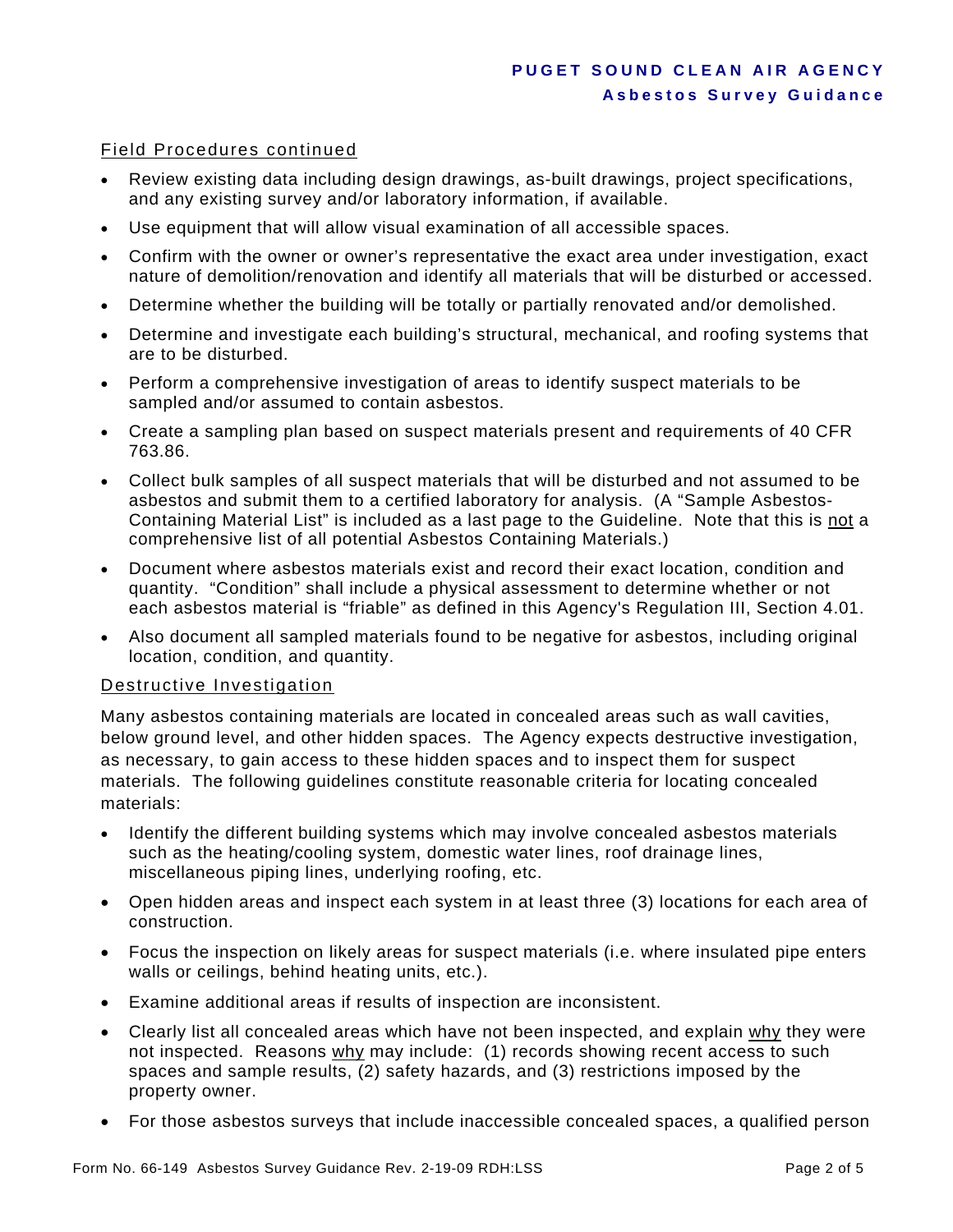should be available during the project to address the potential of unidentified *suspect* materials becoming disturbed once work begins.

 AHERA Building Inspectors may discuss with the property owner the possible need to disconnect electrical power or other utilities during the destructive phase of the investigation. It may also be desirable for the property to be unoccupied.

## Survey Report Format and Content

The survey report should list the results of an asbestos survey in a manner to promote ease of comprehension. The survey report should also contain an introductory summary that briefly explains what will be found in the report. Documentation such as field data sheets and photographs should appear in appendices of the report.

## Background Information & Scope of Work:

- Date(s) of field inspection
- Date of report submittal
- Building address
- Building owner including address and contact person
- Description of area surveyed including any exclusions or limitations (be specific).
- Description of building status after survey, if known (Will the building be totally or partially renovated and/or demolished?)
- Name of report writer(s) and reviewer(s) including AHERA accreditation information

## Building Description:

- Building name, if any
- Type of building i.e. commercial, warehouse, retail, residential, etc.
- Special features of building
- Type of business
- Approximate age of structures and dates of past renovations
- Description of building systems such as structural system, mechanical system, roofing system, non-structural systems (not inherent to building), etc.

## Building Inspector/Firm Affiliation/ Laboratory Information:

- Name(s) of Building Inspector(s) including certification number, inspectors signature and expiration date
- Inspector firm information including name, address, and phone number
- Laboratory name and accreditation
- Special instructions regarding type of analysis requested such as PLM, point counting, TEM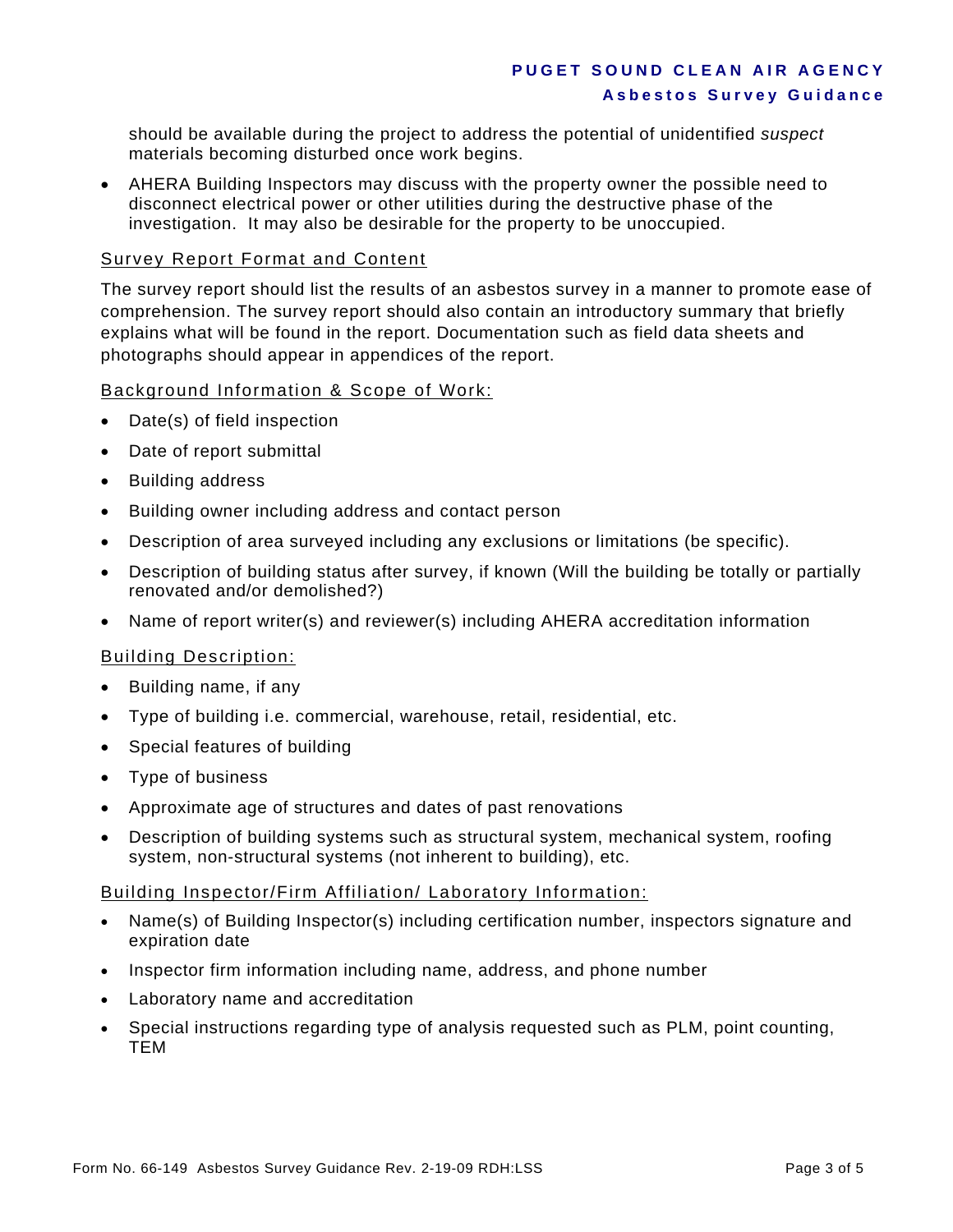## Survey Methodology:

- Describe the inspection procedure being used, including the scope of the survey. The inspection must be in accordance with the sampling protocol in 40 CFR 763.86, as required by Puget Sound Clean Air Agency's Regulation III, Article 4.
- Inventory the locations of homogeneous areas where samples are to be collected
- Describe the sampling methods employed
- If hidden or inaccessible areas are to be disturbed or are likely to be disturbed, provide a detailed description of the procedure used to find hidden suspect materials. (For example, if asbestos pipe insulation is suspected in a wall cavity, describe by location, where wall was opened for examination.) The Agency recommends that each building and nonstructural (not inherent to building) system suspected of having asbestos materials be breached and sampled at a minimum of three locations.

## Asbestos Identification Process:

- Prepare a sample and suspect asbestos material location plan
- List all materials sampled and tested, including test results and date(s) collected
- List all suspect materials assumed to contain asbestos; be specific in terms of quantity and location of materials
- List whether homogeneous areas identified are surfacing material, thermal system installation, or miscellaneous material and indicate amount of suspect materials sampled; be specific
- Describe exact location where each bulk sample is collected and assessment made of friability including reasons for assessment.

## Notice to Demolition/Renovation Contractors:

- Highlight in the inspection report any concealed areas that were not surveyed and that may contain undiscovered asbestos containing materials.
- Clearly list all hidden areas and list all potential asbestos containing materials that may be found.

## Procedure for Communicating Survey Findings to Affected Parties

The AHERA Building Inspector should assist the property owner in communicating both verbally and in writing the survey findings (copy of survey report) to persons who may come in contact with any identified or suspect asbestos containing materials. Such persons may include contractors, subcontractors, building occupants/guests/visitors, custodial and maintenance staffs, occupants of neighboring buildings, etc.